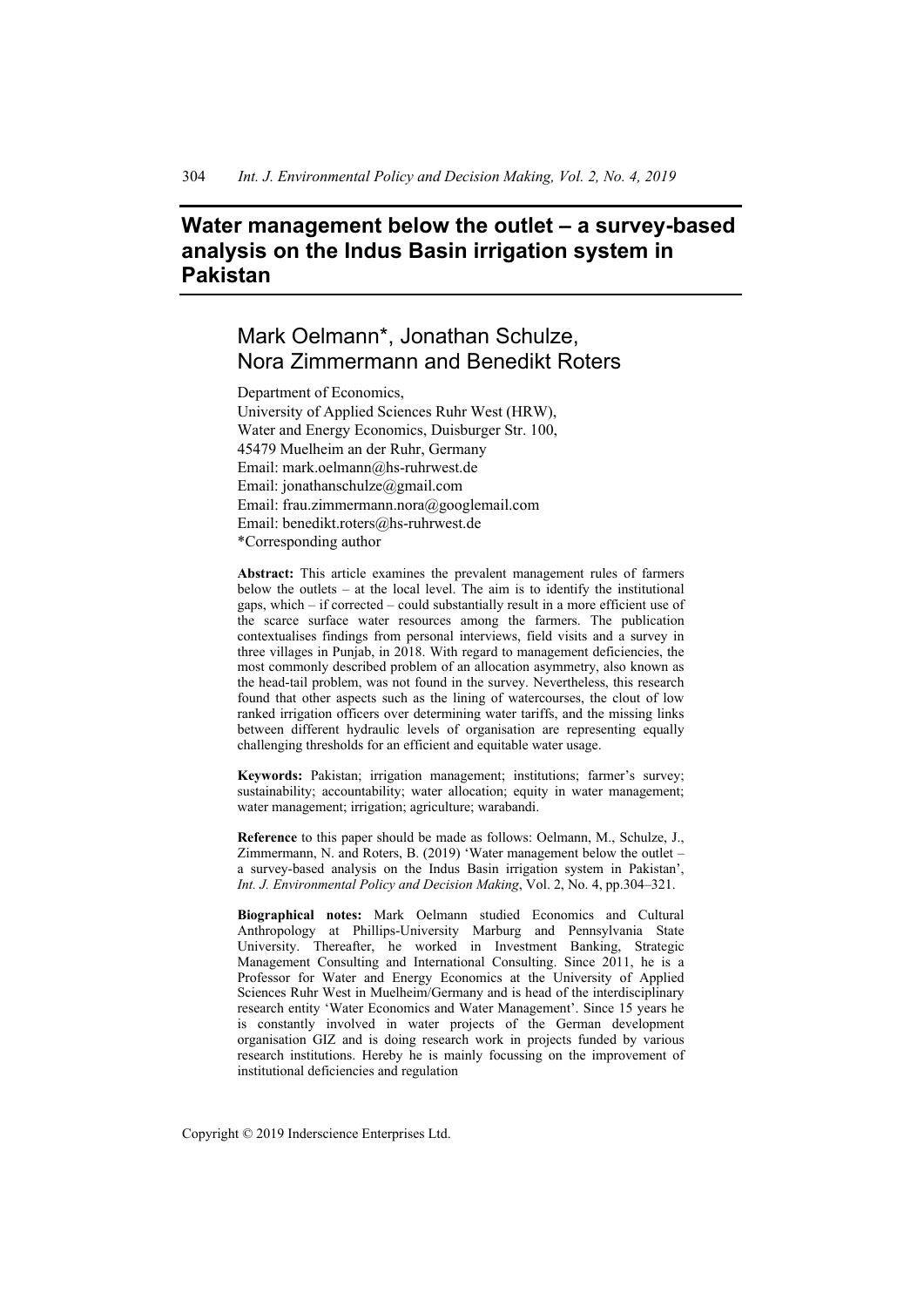Jonathan Schulze holds a Master's degree in Political Science and a Master's degree in Integrated Water Resources Management (IWRM). The IWRM study program was created by the Federal Ministry for Economic Cooperation and Development for training interdisciplinary water experts. In this context, he had the opportunity to gain extensive knowledge on water management related topics in Jordan and in South East Asia. Moreover, he worked as a consultant for the German Development Cooperation (GIZ) in Indonesia on water management related projects. Until recently, he has worked with Mark Oelmann and Nora Zimmermann for the InoCottonGrow project in Pakistan.

Nora Zimmermann is an Anthropologist who worked as an academic researcher for the InoCottonGROW project at the Hochschule Ruhr-West-University of Applied Sciences (GER). The project InoCottonGROW aimed to reduce the water footprint in the cotton textile production in Pakistan and was funded by the German Federal Ministry of Education and Research. She conducted field stays in the target region of rural Punjab, Pakistan, and paid special attention to the farmers' perspective and concerns on the issue of irrigation to ensure their representation in the interdisciplinary project.

Benedikt Roters is a Doctoral Researcher at the Hochschule Ruhr West, University of Applied Sciences (GER). He has a background in economics and is now working in the field of water economics. His research about willingness-to-pay for heavy rainfall adaption measures is funded by the Ministry of Culture and Science of the State of North Rhine-Westphalia. He is also interested in optimal pricing models for water and wastewater services and the effects of institutional rules on water market outcomes.

# **1 Introduction**

In the world, most large-scale irrigation systems are considered to exhibit low degrees of management performance (Huppert, 2000). The supply-based Indus Basin irrigation system (IBIS) of Pakistan – the largest irrigation system in the world (World Bank, 1994) – is no exception in this regard and is also considered to perform poorly (Amir and Blackmore, 2005). The continuous population growth with an increasing water and food demand has put additional pressure on the already scarce water resources (Amir and Blackmore, 2005). At the same time the inflexible water allocation of IBIS is overburdened to adjust to the current way of farming, with considerably higher and more flexible water requirements.1 However, additional water resources cannot be developed since the available surface water resources are already used at its maximum (Amir and Blackmore, 2005). Most researchers regard this allocation problem as the result of weak and inadequate management rules along with insufficient investments in canal infrastructure and maintenance (Amir and Blackmore, 2005). However, while the official rules and practices of the irrigation system are well-known, there is insufficient knowledge about how water is managed at the lowest level, namely the watercourse. Thus, this research encompasses a survey with 152 farmers in three districts in Punjab Province, whose aim was to better understand how farmers manage their water at the local level. Before analysing the survey data, we assumed management problems, which – if solved – could lead to a more efficient use of water in irrigation.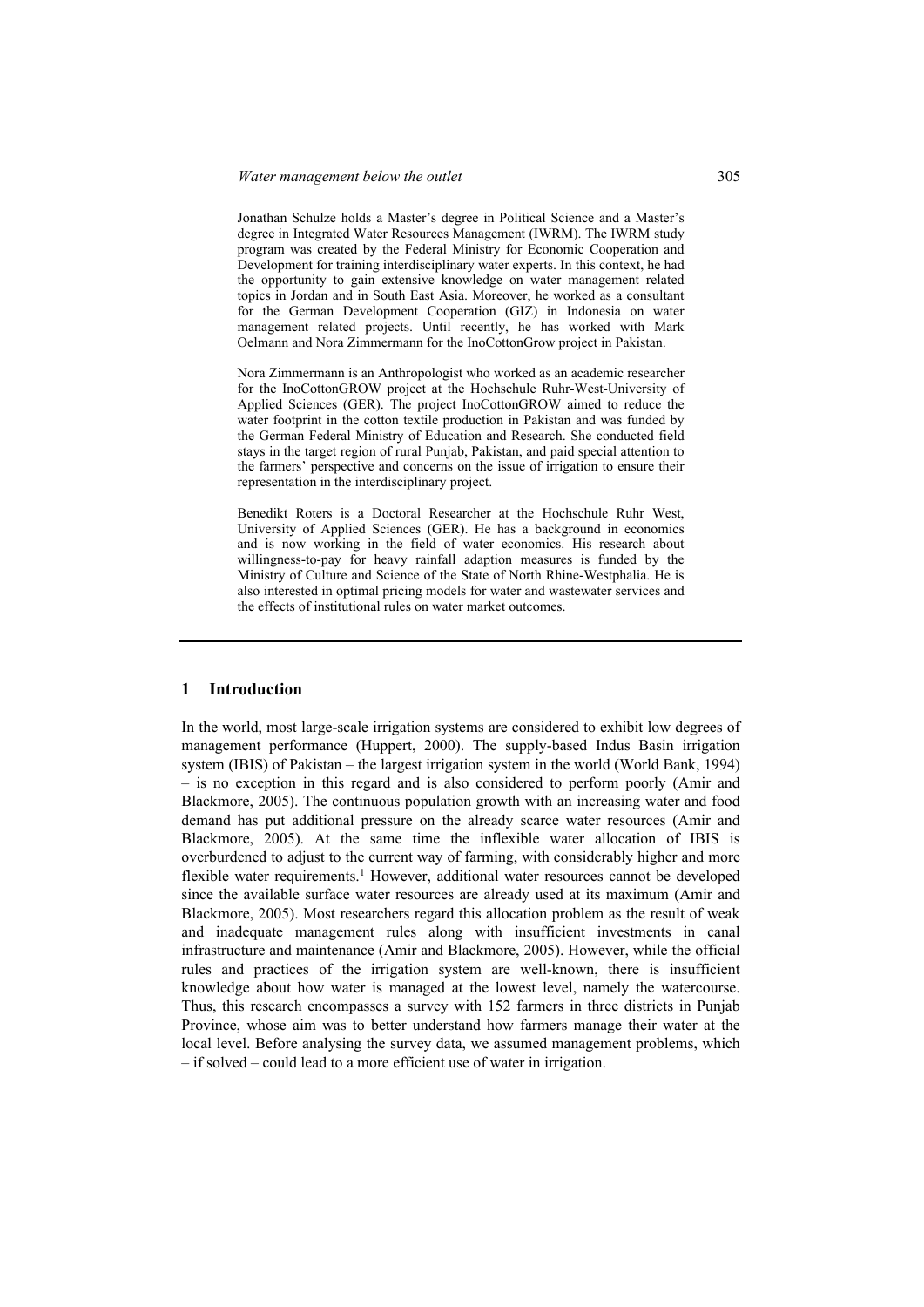The article is structured as follows: Section 2 gives a brief summary of the most prevalent management problems in the irrigation system. Section 3 explains the past attempts of the province's government to address those problems and presents the current institutional status. Section 4 introduces the design features of the survey and discusses the results of the survey; Section 5 sums up the previous results along with proposing potential solutions; last, Section 6 concludes the paper.

# **2 Water management problems of the IBIS**

The IBIS in Pakistan is the largest irrigation system in the world. The network irrigates almost 140.000 km² and consists of 44 canal systems. Water is diverted into the main canals through a series of barrages and 12 inter-link river canals. These canals in turn deliver water to branch canals, distributaries, minors and eventually watercourses (Mekonnen et al., 2015). The IBIS in Pakistan was constructed to protect the region from the threat of famine and to open up new areas for settlement (Bandaragoda and Badruddin, 1992). With the objective of maximising the production per unit of surface water available, the water was spread thinly over as large as an area as possible to achieve maximal social benefits from the distribution of available surface water resources. This concept of irrigation is referred to as protective irrigation.2 The provided canal water was only sufficient to irrigate only one third of the command area of each farmer.3 Therefore, there was a demand for an infrastructure that could distribute water proportionally and equitably.

To achieve the most uniform and equitable allocation of water each farmer gets his water on a fixed-rotational cycle, called the warabandi system,<sup>4</sup> which normally repeats every week. According to the Canal and Drainage Act (Bandaragoda, 1998) the water is distributed in a specified year, day, time and duration of supply to each irrigator in proportion to the size of a farmer's landholding in the outlet command area (Bandaragoda,  $1998$ ).<sup>5</sup> The cycle of warabandi starts from the head and proceeds to the tail of the watercourse. During each turn, the farmer has the right to use all of the water flowing in the watercourse at his specified turn (Bandaragoda, 1998).<sup>6</sup> All farmers who are landowners or tenants are entitled to water in proportional relation to their field size (Bandaragoda, 1998). The water allocation rules (water rights) have more or less remained the same since the irrigation system started its operation. They are closely related to the design of the physical infrastructure, which means that all canals must continuously carry a fixed quantity of water to supply the farmers with their designated share of water (Bandaragoda, 1998). To limit human interference in the operation of the system, regulation points were minimised and the watercourses were provided with ungated tertiary outlets.7

In the recent past, research on the performance of these irrigation systems at primary and secondary sub-system levels by the International Water Management Institute (IWMI) (Bhutta and Vander Velde, 1992) showed that the distribution of canal water is neither proportional nor equitable anymore. This is mainly due to the immense population growth of the last decades in hand with a rising food demand. In order to meet this rising food demand, more water intense farming methods were introduced.8 This led to an increased water demand that went beyond the originally designed water capacities of the system, which right from the very beginning had provided farmers only with a fraction of their water needs (Javaid and Falk, 2015). Consequently, farmers had a very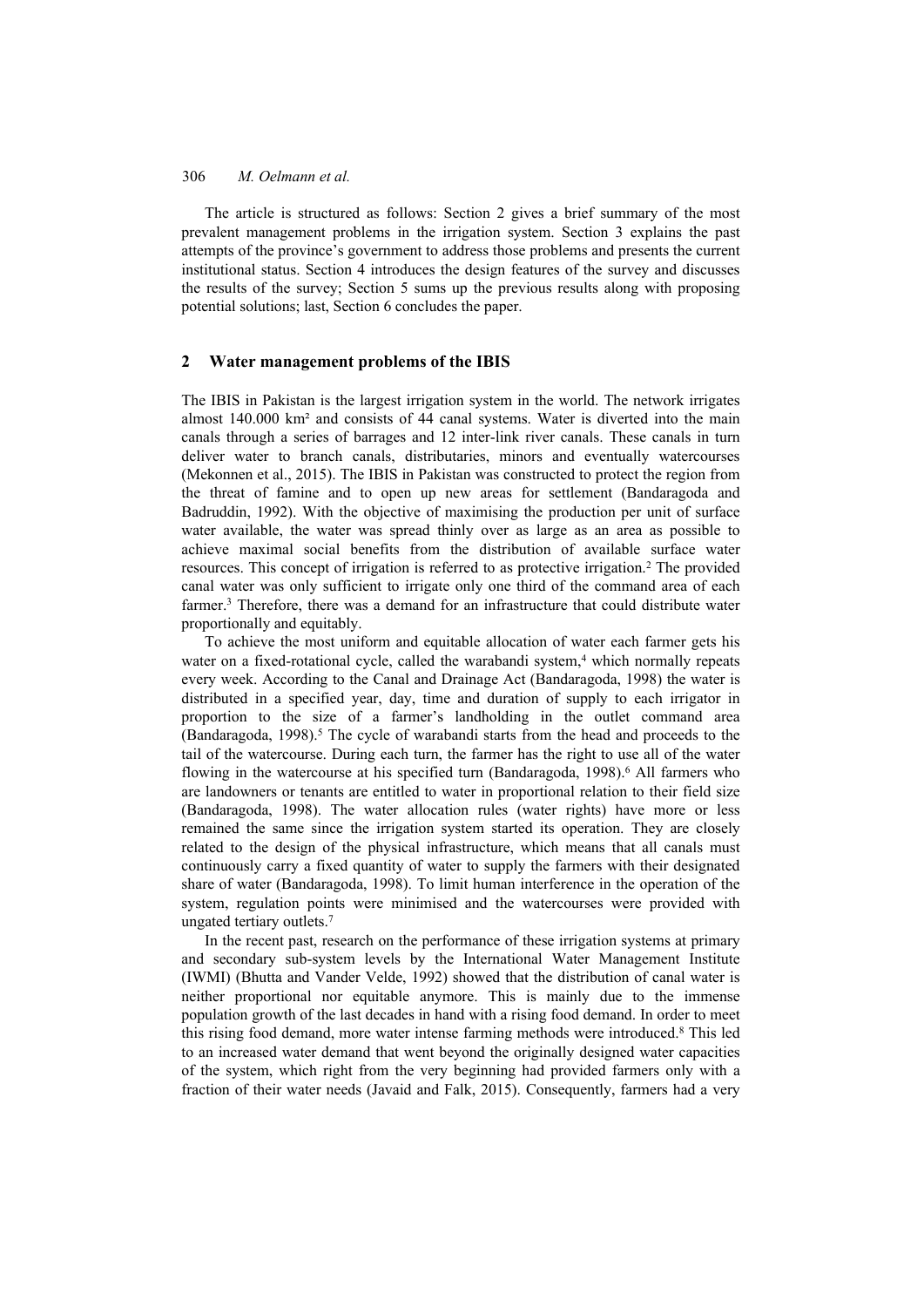strong incentive to seek for opportunities to enhance their water share. At the same time, the centralised and understaffed irrigation department was not able to maintain the deteriorating irrigation infrastructure, let alone to enforce the official irrigation laws among farmers and low ranked irrigation officials.9

The most prominent way of farmers to circumvent the official water allocation practices and enhance one's personal water share has been the tampering with the size of the outlets at the beginning of the watercourse. According to Rinaudo (2000) the manipulation of the size of the outlets is one of the main reasons for the unequal allocation of water within the distributaries and main canals.

This criminal activity is usually collectively organised by the entire watercourse involved, or at least by most of the farmers, through bribing some low-level officials of the irrigation department. Usually, the whole watercourse benefits from this arrangement and the losers are the farmers further downstream the distributary (Rinaudo, 2000). As a matter of fact, tampering with the outlets has become common practice in Punjab and is rarely prosecuted. Farmers usually even know the price for bribing the irrigation official, who will look away for a certain period of time and then set the size of the outlet back to its designed size until this cycle is repeated again (Schulze and Zimmermann, 2019).

The additional socio-economic pressures in combination with the dysfunctional surface water allocation has brought the irrigation system to the brink of collapse. The fact it has not collapsed yet is only due to the extensive exploitation of groundwater resources. However, the excessive use of groundwater has simultaneously aggravated the head-tail problem (Briscoe and Qamar, 2005). This is because farmers towards the tail disproportionally have to supplement surface water with groundwater, which is not only much more expensive but also inferior in quality. This discrepancy between the low water price for surface water and the high energy costs for pumping groundwater $10$ further creates a considerable income gap between the farmers with privileged access to surface water at the head and the farmers at the tail (Government of Pakistan – Food and Agriculture Section, 2012).<sup>11</sup>

## **3 Attempts to reform the irrigation system and the present institutional situation**

To address the low performance of the irrigation system with its deteriorating infrastructure the Government of Pakistan decided to implement a reform to decentralise the management of the irrigation sector through farmer participation. The main motivation for this reform was to lower the costs of the irrigation department that had only be sustained through government subsidies.

The reasoning behind the empowerment of farmers was largely based on the opinion that water users themselves can carry out the maintenance, allocation of water abstraction, monitoring and sanctioning, as well as water fee collection of their watercourses more promptly and at much lower costs (Qureshi, 2014). Moreover, the way the irrigation sector as a whole had been organised was dysfunctional. For example, the collection of water fees had been assessed and collected by the provincial revenue department, while the irrigation department was funded by the province government directly on an annual basis, independently on their performance of water services to the farmers and the level of collected water fees. Consequently, the basic idea of the Punjab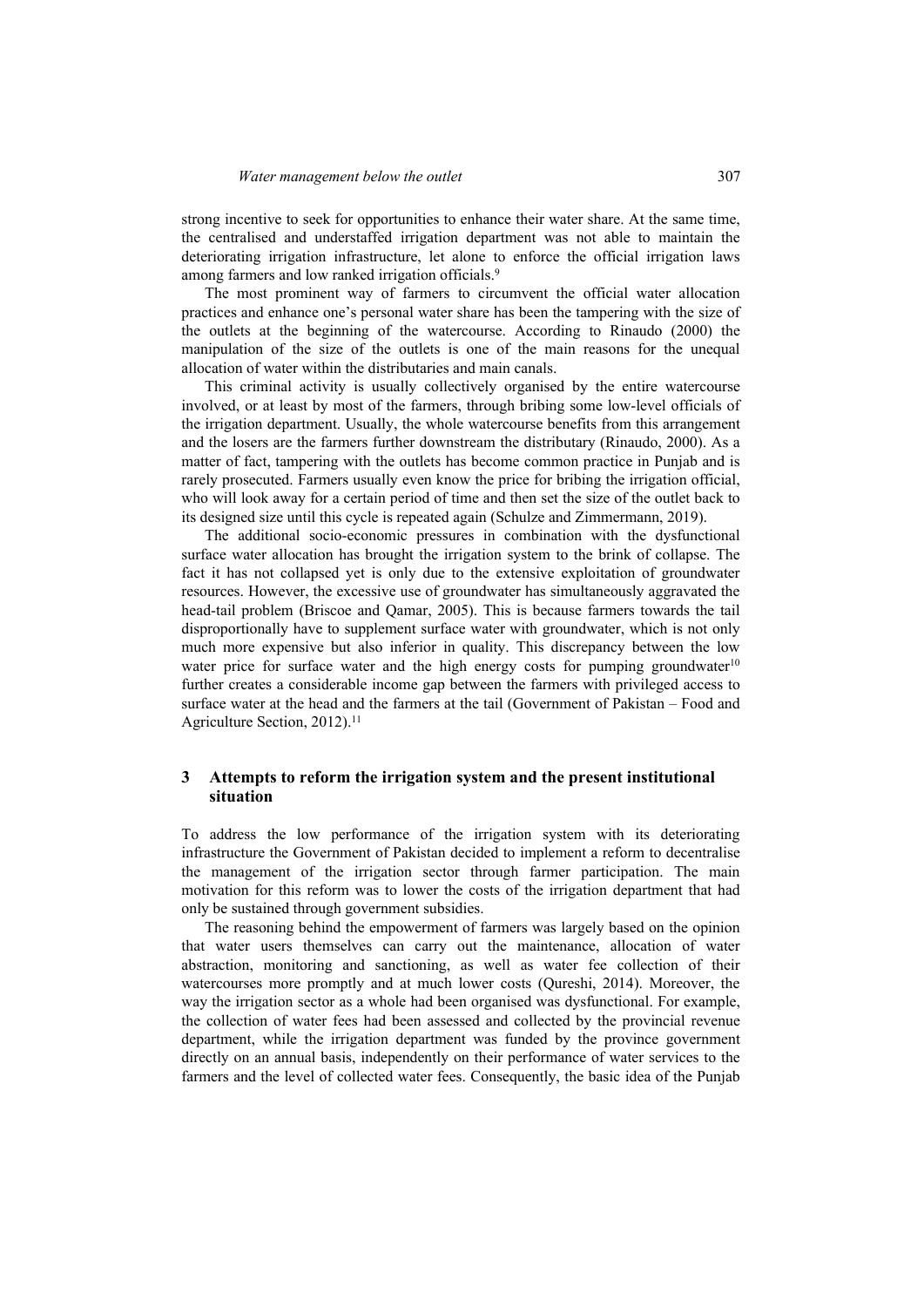Irrigation and Drainage Act (PIDA) of 1997 was to decentralise water governance and to include farmers in the management of the irrigation system. In Punjab this reform process – called irrigation management transfer (IMT) – was initially tested in five pilot regions with the intention of expanding the changes to the entire province (Bell et al., 2015). The IMT process was meant to replace the former Punjab Irrigation Department with three new organisations mostly represented by farmers with specific tasks for each of them.

Provincial irrigation departments (PIDs) would become financially autonomous authorities, with responsibility for the large canal infrastructure from barrages to canal headworks. Area Water Boards would have been established around all canal commands to take over and manage the irrigation and drainage system from canal headwork to distributaries and minors. Furthermore, farmer organisations (FOs) would have taken over the operation and maintenance of distributaries, minors, and lower level drainage infrastructure. Essentially, FOs are a federation of the smallest hydraulic organisations within IBIS, which are located at watercourse level and referred to as water user associations (WUAs). Hence, in a farmer's organisation each WUA – from head, middle, and tail reaches along a distributary canal – nominates one member to represent their watercourse in the federation (Mekonnen et al., 2015). Even though WUAs take up a central role within the newly formed FOs, they themselves were not part of the formal IMT process. Instead, WUAs continued to operate under an earlier provincial ordinance. However, the original purpose of this water users' ordinance had been primarily to introduce a temporary law for the rehabilitation of field channels, and only to a very limited degree the empowerment of farmers (Mekonnen et al., 2015). In other words, in Punjab the reorganisation of the irrigation management as defined by the irrigation reform did not include the tertiary level. Figures 1 and 2 illustrate the administrative changes at different hydraulic levels. The newly created FOs (Figure 2) replaced the irrigation department (Figure 1) through the PIDA of 1997.

**Figure 1** Before the reform, the irrigation departments were in charge of most of the irrigation system: from the main canals up to the watercourses (local/tertiary level), which begin after the outlets of the distributary canals (see online version for colours)



Notes: On average a watercourse serves around 20 farmers.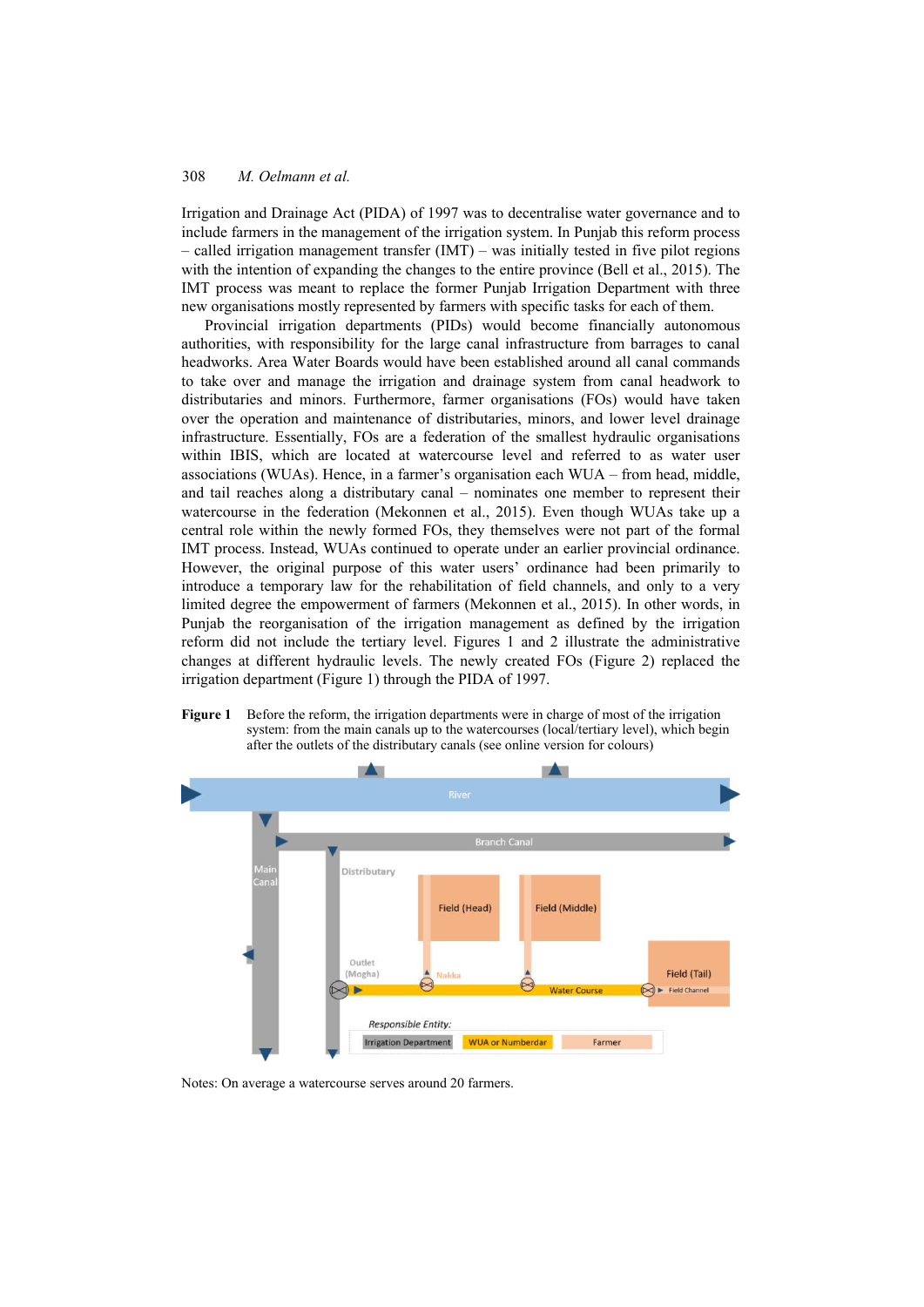**Figure 2** The irrigation reform introduced new participative hydraulic bodies with elected farmer representatives that correspond to the physical canal infrastructure to enhance a stronger representation of farmers and to have more financial regional autonomy (see online version for colours)



Notes: At the top the Punjab Irrigation Department Authority (PIDA) for the Province of Punjab, Area Water Boards (AWBs) for main canals, and FOs for distributary canals. At the local level farmers were organised as WUAs by an earlier legislation for each watercourse.

As a simple summary, the reform organisations have only been established in less than one-fifth of canal commands across Punjab and Sindh, attributable in no small part to resistance from the PIDS, which do not want to give up their authority and thus sabotage the reform (Bell et al., 2015). Thus, the reform failed in its attempt to disintegrate the top-down managed irrigation departments, which have been run by technical engineers for decades, and replace them with three new autonomous FOs with elected farmer's representatives in charge.

Currently, the institutional situation can best be described as blurred. The primary and secondary canal system is for the most part still managed by the Punjab Irrigation Department. At the tertiary level below the outlets, there are watercourses that have introduced the new partially self-organised WUAs with an elected representative – a so-called KP chairman, while others are still under the grip of the traditional authorities or village elders known as Numberdars.12 More importantly, because at the next higher hydraulic level, the federations of WUA formed for each distributary canal, the FOs, are either not functioning or have not been installed for watercourses along the distributaries but are still managed by low ranked government officials. The most prominent public official is the Patwari.13 A Patwari is usually responsible for two to three villages. The Patwari holds a very powerful role within the farmer's community as he is responsible for keeping the land records and charging the water fees (UN Habitat, 2011). Since water fees for crops are charged differently due to their broad variation of water needs, this gives him a tremendous amount of clout over the water allowance. Thus, it used to be quite common that a Patwari would falsely charge for certain crops and then keeps some part of the fee for himself or accepts bribes to lower the water fee (Government of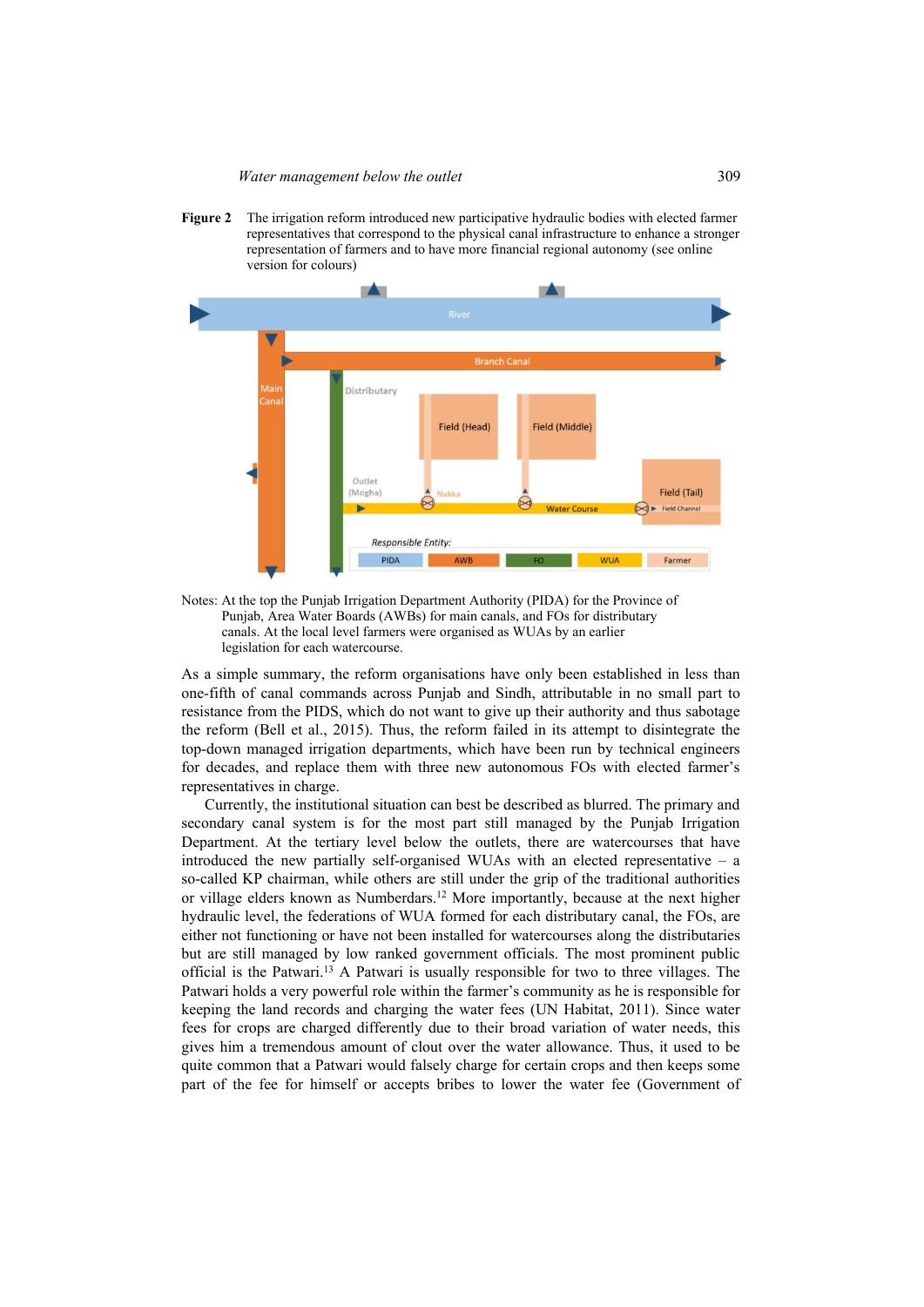Pakistan – Food and Agriculture Section, 2012).<sup>14</sup> The government of Punjab recognised this problem and between 2003 and 2004, replaced the crop-based water charge with a flat rate system to curtail the incentive of the Patwari to engage in rent seeking activities and to lower administrative costs.

Since then water charges per acre are fixed at PKR 85 for Kharif season (sugarcane, rice, cotton and maize) and at PKR 50 for Rabi season (wheat, oilseed, vegetables).15 Yet, its biggest flaw is that it does not reflect water consumption by crops.

# **4 Survey**

# *4.1 Survey design*

In order to have a closer look at the irrigation management on watercourse level, we drafted a survey that was conducted by students of the Institute of Agriculture and Resource Economics of the University of Agriculture Faisalabad<sup>16</sup> in the months from July to August 2018. The information gathered in the survey is complemented by findings from two different workshops and group discussions with farmers, additional expert interviews and 20 qualitative in-depth interviews in 2017 and 2018. In some of the qualitative interviews a pre-version of the questionnaire was tested, which helped to solidify the correct understanding of the questions by the interviewees. The analysis and arguments in this paper will mainly be based on survey data, but information deriving from the workshops and interviews is used for interpretation and explanation.

Several survey questions assess what kind of practices are prevalent when farmers manage their watercourses. 'Being a farmer' was a precondition to take part in the survey. In our survey, a 'farmer' is a person whose main source of income is agriculture. We assume that farmers are to some extent actively engaged in managing farming activities and corresponding irrigation practices. The survey questionnaire contained 52 questions about the status quo of agricultural water usage, the allocation infrastructure, organisational patterns, and individual behaviour. The questions were bundled in five different clusters,

- 1 consisting of the basic information of the respondent
- 2 current situation of water allocation
- 3 ground water and canal water situation
- 4 involvement of different actors
- 5 current way of farming.

The local focus of this research lies on cotton-growing areas in Punjab, Pakistan, which is why we purposely choose to conduct the survey in the three districts of Toba Tek Singh, Dera Ghazi Khan, and Vehari, where cotton is one of the major crops (Figure 3). All three districts lie in a semi-arid climate zone but receive a varying amount of rainfall (Spielman et al., 2016). As in most parts of Pakistan, the agricultural year is organised along the two crop seasons Rabi and Kharif. Rabi crops are usually grown in the months from November to April and Kharif crops from May to October (Mekonnen et al., 2016). Villages in the three districts were selected by a random sampling strategy. The selection of farmers within these villages depended upon the availability of farmers and their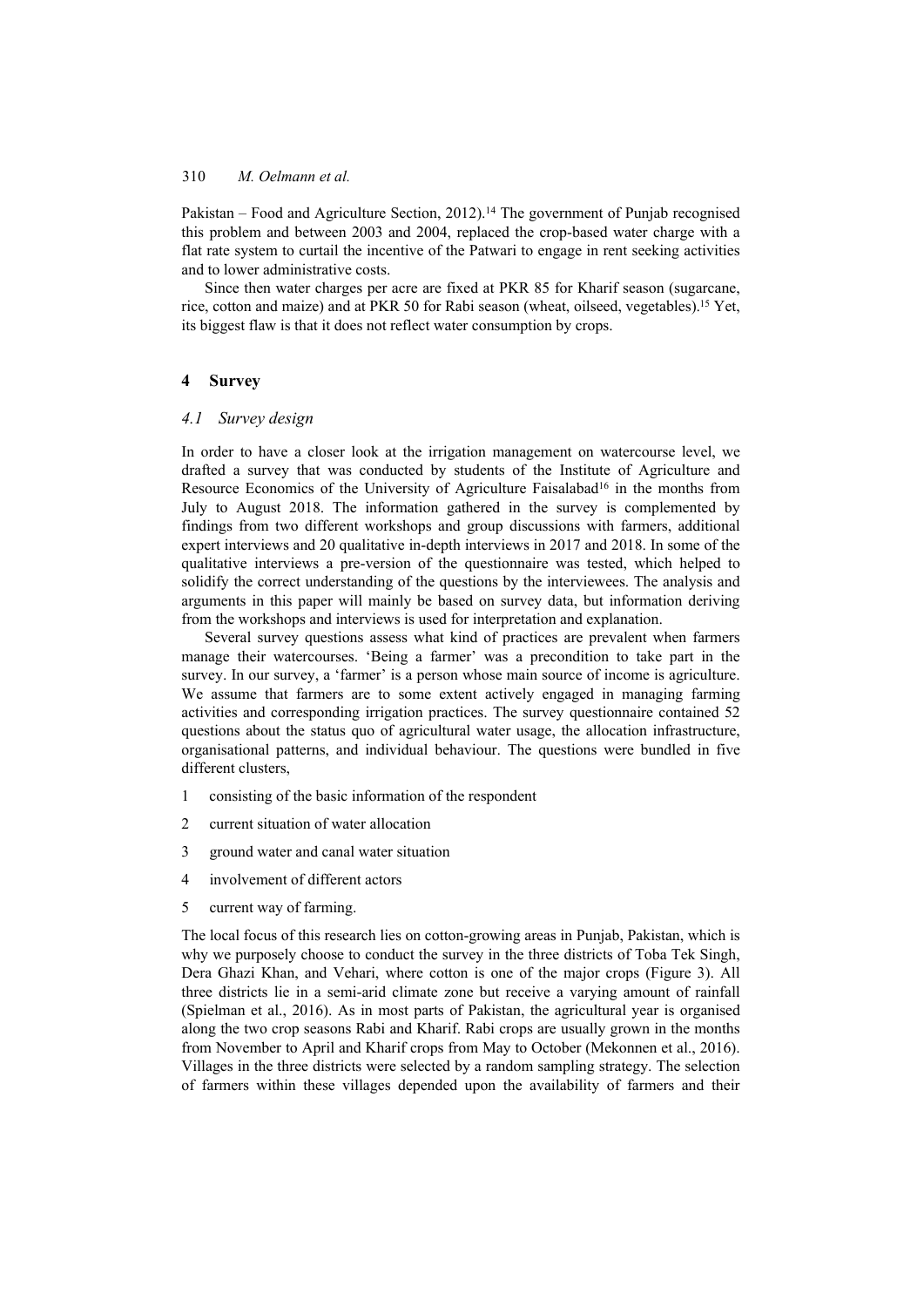willingness to participate in the survey. The interviewers contacted 205 farmers and completed 152 interviews in 21 settlements. The respondents were interviewed in face-to-face in the vernacular at their homes or at a public space for gatherings in the village. To gain more specific information about the location of the farmers' fields, the interviewers also went to the field of the farmer and took the location by GPS.





Übersicht über die drei Umfragegebiete in Punjab, Pakistan

# *4.2 Descriptive statistics*

In all three districts, the sample of the survey shows a mix of farmers who either own land to work it themselves or who rent out some or even all of their land to other farmers, who do not own land but are nevertheless equally included in this survey. The agricultural land of the farmers is both situated at different locations along the distributary canals, as well as within the community owned tertiary canal system, the watercourse. With regard to the location along these irrigation canals, we speak of head, middle or tail. A watercourse is a key unit in irrigation management practices on the tertiary level – the lowest administrative and hydraulic unit within the irrigation system (see Figures 1 and 2). According to the interviewers' observations, most of the watercourses in our sample have been lined (cemented) so that there is less seepage loss of irrigation water. Most of the interviewees owned farmland but six were only tenants. All of the participants were male. The distribution of land among the interviewed farmers is as follows:

- a on the watercourse: 20% (head), 20% (middle), 60% (tail)
- b at the distributary: 18% (head), 28% (middle), 54% (tail).

Similar to the average size of watercourses consisting of 40 farmers in Punjab (Ganewatte and Pradhan, 1995), the watercourses in our sample, have on average 38.5 farmers. The smallest consists of four farmers only. The biggest has 200 irrigators. A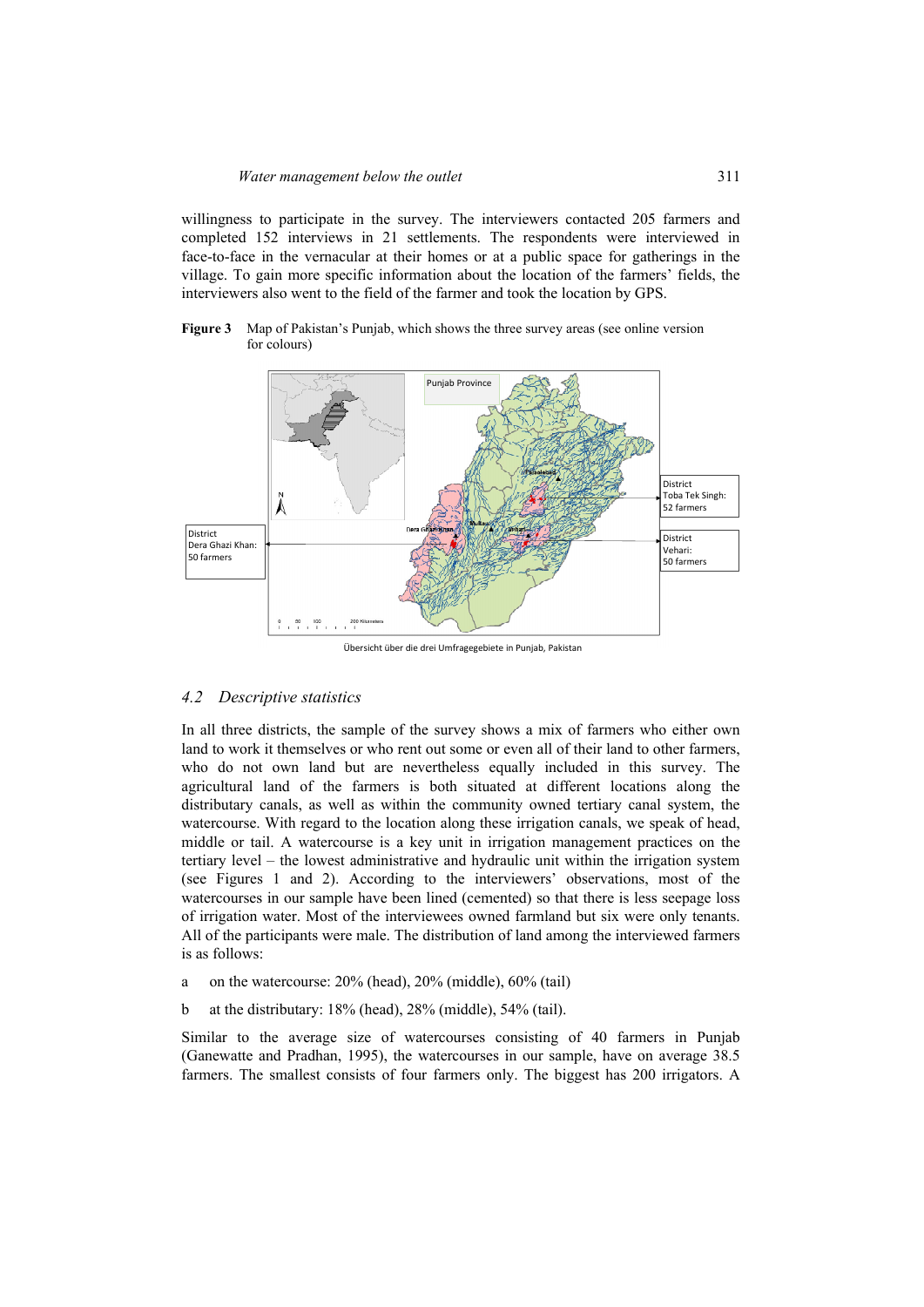majority of the participating farmers had indeed planted cotton, among other cash crops and vegetables, throughout the last year. All of the participants were male and 91% of the respondents were married. The median age was 42 and on average, the respondents went through 10 years of formal schooling, with a great span ranging from 0 to 19 years.

This average duration of schooling is significantly higher than the average schooling level in the rural community in Punjab [compared to *Pakistan Rural Household Panel Survey 2012 (Round 1): Household Characteristics*) (Nazli et al., 2012)]. The average size of owned farmland was 5 acres, which relates quite well to the average farm size of 5.6 acres<sup>17</sup> in Pakistan. However, the sizes varied between 0 (only tenant) and 100 acres, hence, the sample includes small, medium and large farms according to national statistics.

About 75% of the participants indicated that they do not hold a special position in the local community such as Numberdar, a form of village section head, or similar offices. Yet, the number of Numberdars (24%) who participated is quite high and should be taken into consideration when interpreting the data. Two participants indicate to be a member of a Khal Committee, an important informal institution consisting of respected people who deal with irrigation matters on the lowest local level. The average annual net income is 250,000 PKR (around 1.756 Euro on August 24, 2018) but, similar to the size of agricultural land holding, varies strongly between a minimum of 45,000 PKR and a maximum of 6,000,000 PKR earned per year. However, it is noteworthy that the average income of farmers in our survey is significantly higher than the average income in Pakistan.<sup>18</sup> It has to be acknowledged that the indicated income does not derive from the cultivation of cash crops only but might include other agricultural activities such as dairy farming and side businesses.

| $n = 152$ ; 100% male               |                          |                       |                                     |          |          |                          |
|-------------------------------------|--------------------------|-----------------------|-------------------------------------|----------|----------|--------------------------|
|                                     |                          | Total<br>$number$ [n] | Mean<br>value                       | Median   | Min      | Max                      |
| Age                                 |                          | 152                   | 42.8                                | 42       | 19       | 80                       |
| Education: years of schooling       |                          | 152                   | 7.7                                 | 10       | $\theta$ | 19                       |
| Farm land<br>[acre]                 | Owned $[n = 148]$        | 126                   | 12.67                               | 5        | $\theta$ | 100                      |
|                                     | rented out $[n = 152]$   | 3                     | 0.43                                | $\theta$ | $\theta$ | 50                       |
|                                     | rented in $[n = 152]$    | 63                    | 4.95                                | $\theta$ | $\theta$ | 95                       |
| Special<br>position in<br>community | None                     | 114                   | $\overline{a}$                      |          |          |                          |
|                                     | Numberdar                | 36                    | ٠                                   |          |          | $\overline{\phantom{0}}$ |
|                                     | Member of Khal committee | $\overline{2}$        |                                     |          |          |                          |
| Net annual income [PKR]             |                          | 152                   | 705,230.26 250,000 45,000 6,000,000 |          |          |                          |

**Table 1** Most relevant demographic data of survey respondents at a glance

## **5 Presentation of main results**

*Demographic data of respondents* 

### *5.1 Head-tail problem in the survey areas*

The purpose to present demographic data on age, net annual income, owned farmland, and education/years of schooling was – apart from broadly illustrating the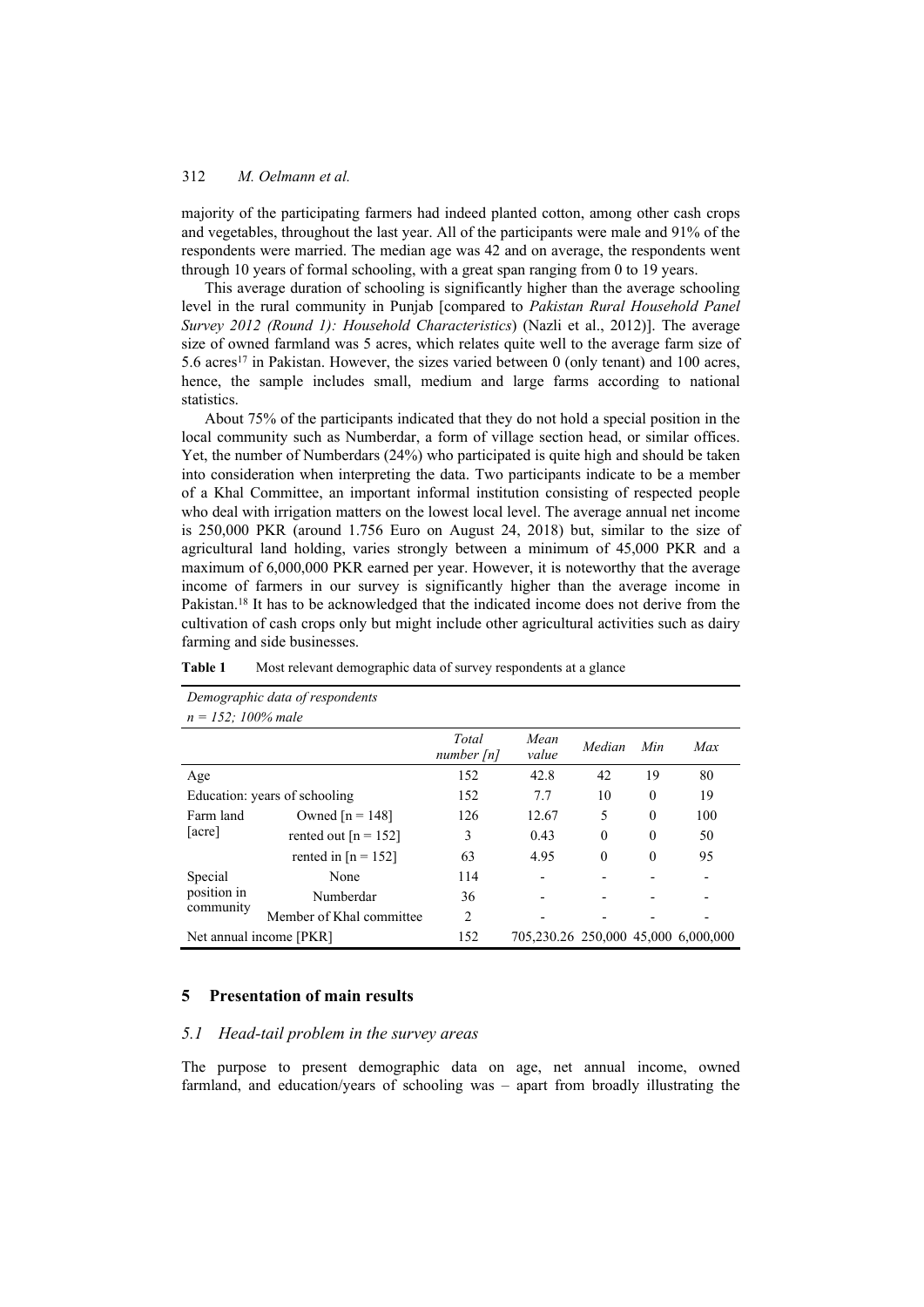socio-economic context of our survey areas to the reader – to test any potential deviations from other studies. However, most of the data did not differ substantially from the demographic data of other cotton areas (Nazli et al., 2012) except for the years of schooling, which was significantly higher in our survey areas than the national average. Unfortunately, our survey does not provide any reason for this deviation in education of our farmers compared with the national average nor can we offer any kind of informed guesses how this higher level of education impacts local decision-making, attitudes and preferences of the farmers. Thus, we focused our analysis specifically on finding evidence for the in chapter two described head-tail problem. Moreover, we tried to draw conclusions from the responds of the farmers that shed light on the question on how farmers on a local level cooperate horizontally with neighbouring farmers as well as vertically with regional and state authorities along with the question how water fees are raised and collected. Both of these questions are closely related to the intended institutional changes of the irrigation reform described in chapter three.

**Figure 4** Comparing how farmers assess their surface water supply by location: head, middle tail along watercourses (see online version for colours)



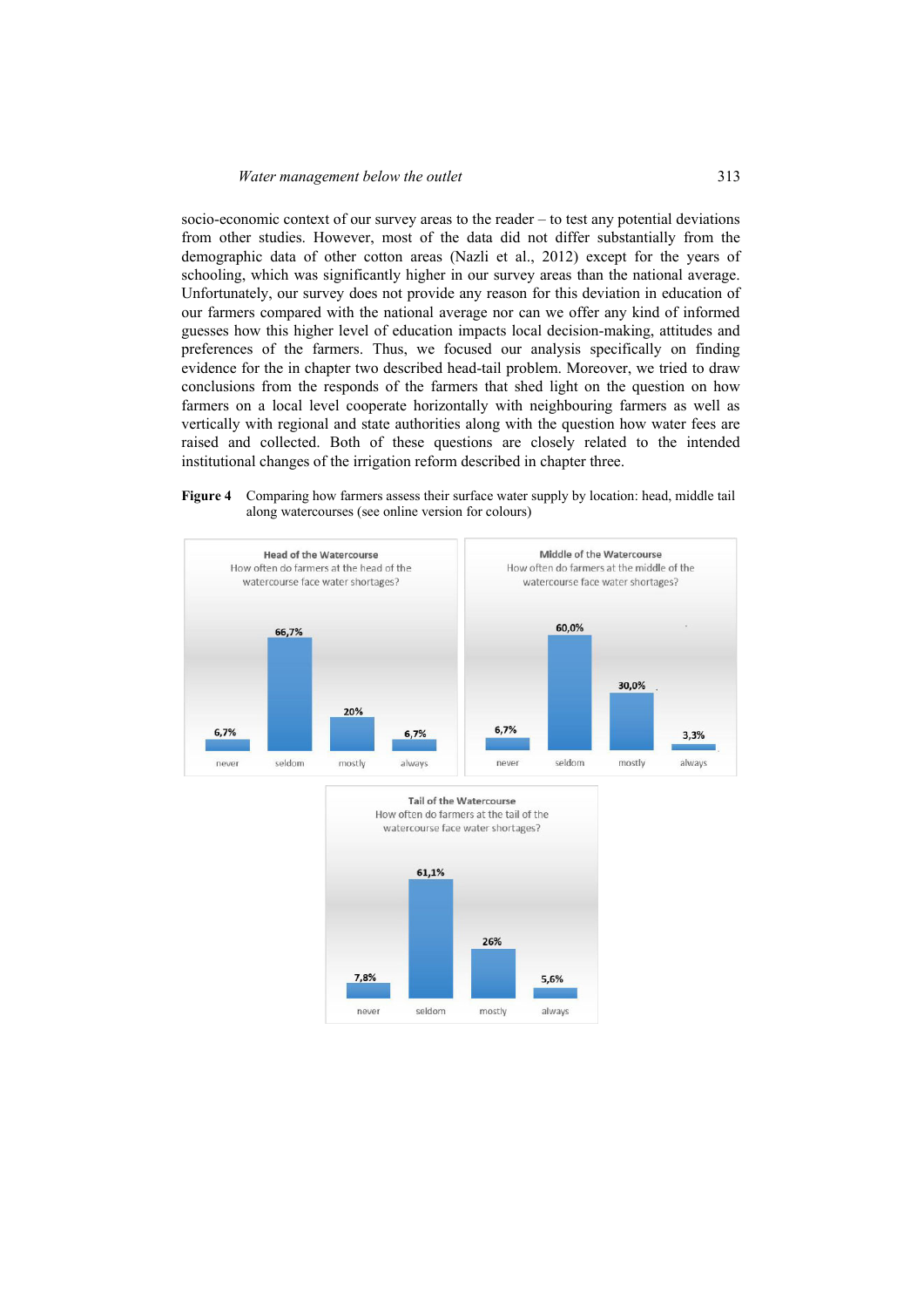#### 314 *M. Oelmann et al.*

**Figure 5** Difference of the share of surface water (the missing percentage is groundwater) by location: head, middle tail along watercourses along the distributary (see online version for colours)



Considering the prominently described allocation problem within secondary and tertiary canals (Bhutta and Vander Velde, 1992), it came as an unexpected finding that the survey did not provide any indication for the so-called head-tail problem. In all three survey areas no significant difference between head-middle and tail farmers was found with regard to how farmers asses their personal surface water supply. Neither within watercourses nor along the distributary canals. We asked farmers, if they get enough canal water to irrigate their fields and correlated their responses with their recorded GPS data to see where the exact position of their fields are.

One may critically object that this question was highly subjective and imprecise, because it did not ask for any quantitative information (what exactly means enough?) and did not provide any kind of comparison. A more solid evaluation of equity of water allocation could only be made in a quantitative instead of a qualitative assessment. This would require not only to consider measuring all secondary and tertiary canals but also to measure the water flow of the upper tier primary canals. Furthermore, all canals would need to be measured against their designated design discharge to understand how much water farmers are supposed to receive (Shah et al., 2016). Nevertheless, we presume that if there is a strong difference in water availability between head and tail farmers their subjective perception on their water availability should still somehow reflect this difference in their answers. Moreover, we also correlated the ratio between their use of canal water and tube well water with their specific location.

Again, we could not find a significant head-tail variation and found no evidence that head farmers show different canal-/groundwater usage patterns in relative terms. On average, head, middle and tail farmers cover roughly 40% of their water consumption via canal water. This is an additional argument to presume that there is no head-tail problem and surface water is allocated more or less equally. A possible explanation for the non-existence of a head-tail problem on a watercourse level could be that those watercourses are all lined. Yet, this would mean that the decisive factor for the misallocation of surface water is rather a physical/technical one than an institutional problem. This presumption is supported by a study in the Munghi distributary in Punjab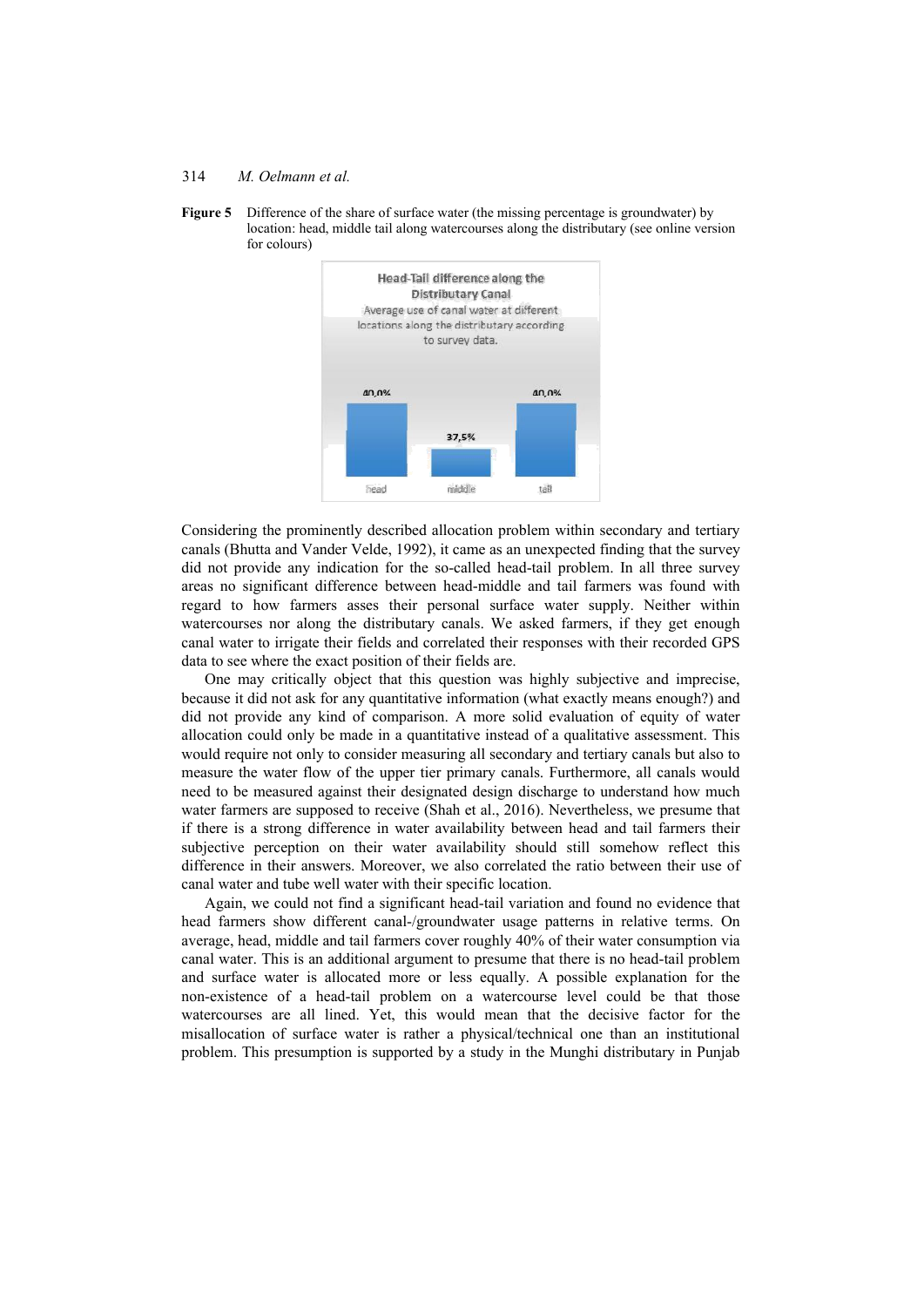where gauges had been installed in unlined watercourses. The measures showed that from head to tail one-third of the water gets lost due to seepage (Fareed, 2019). Another effect of the lining of watercourses is that substantially less maintenance and cleaning work is needed (Fareed, 2019). We presume that this can at least partly explain why in the survey we did not find a significant alteration in hours spent for maintenance between head and tail farmers. From other studies we learnt that the head-tail problem has also been very strongly reflected in the cleaning and maintenance work of unlined watercourses (Mekonnen et al., 2015). This is because if in unlined watercourses cleaning and maintenance work is neglected farmers towards the tail are over proportionally receiving less surface water (Muhammad, 1998). Hence, tail farmers are more likely to spend time and costs for maintenance and cleaning of watercourses because they have a stronger incentive to do so (Mekonnen et al., 2015).

Moreover, we presume that beside less need for cleaning and maintenance farmers in the survey areas have found appropriate arrangements to organise those activities appropriately. This presumption is supported by the positive correlation of farmer's land size and maintenance time. In other words, a majority of farmers with larger landholdings say they are comparably spending more time and effort in cleaning and maintenance work (Figure 6).<sup>19</sup>

**Figure 6** Correlation of hours spend for maintenance and owned farmland according to the survey (see online version for colours)



### *5.2 Other relevant management aspects at tertiary level from the survey*

In the previous chapter, it could be shown that an allocation problem with regard to surface water and maintenance work seems not to be present. Yet other management aspects of the tertiary level seem to be working less optimal such as the cooperation with other watercourses and the irrigation department along with an ineffective water pricing system that provides no incentive for farmers to conserve water. Additionally, the survey revealed that harmony within the irrigation community is a strong social norm. Yet, it is unclear whether this has a positive or negative impact on the water management below the outlets.

To begin with, the survey revealed that despite the ongoing reform efforts the old traditional Numberdar-system is for the most part still in place in all three survey areas<sup>20</sup>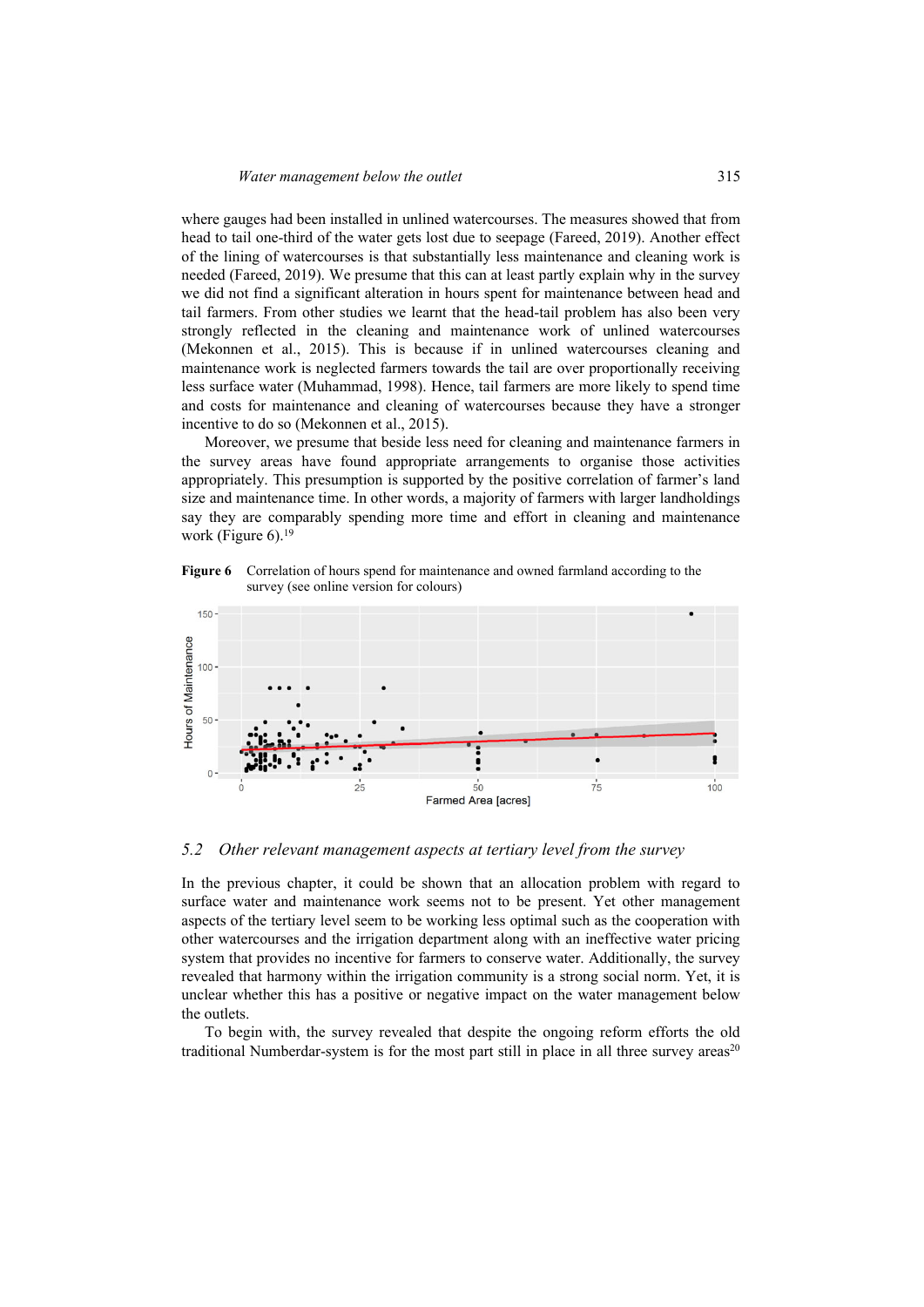with a traditional village leader called Numberdar. Only 26 out of 151 farmers stated that there is a water user's organisation (Khal Panchayat) in their watercourse with an elected chairman as their representative. Interestingly, about half of the farmers in a watercourse with a KP chairman said the KP chairman does not represent their interest. This seems to confirm what other studies have found, which is that the introduction of a water users association alone is not a guarantee for ensuring collective choice arrangements since they are not immune against the problem of elite capture and clientism (Nakashima, 2000).

However, more problematic about the fact that the old traditional Numberdar-system is still in place is the missing cooperation of water management on a horizontal and vertical level, which also has been a cornerstone of the irrigation reform. The survey confirmed this organisational deficiency by showing that there is basically no periodic communication between hydraulic levels. Of the 24% Numberdars of the survey, who often represent their watercourse, almost 69% responded that they never get in touch with the irrigation department. The remaining 31% stated that they rarely get in touch with them. This is a remarkable and somehow peculiar result since one would expect that in an irrigation system with notorious downtimes, a low water tariff collection rate, and a stagnant irrigation reform there would be many things to discuss between the local level and the irrigation department. This is an important management aspect since a large irrigation system is a comprehensive system that consists of many mutually dependent subsystems. Its interdependent nature makes an effective and close coordination between all levels imperative (Uphoff, 1986).

Another important management deficiency at the local level is the way irrigation water is charged in a rather obscure and non-transparent way. As discussed in Section 3, the Patwari-system leaves too much room for rent seeking opportunities through the excessively powerful position of the Patwari. This became most obvious in the distorted way how the water tariffs are charged. At present, there seem to be two different tariff models in use simultaneously, which are based on fundamentally different basis of calculation. The old crop-based tariff charges water depending on the grown crop, whereas the flat rate does not consider the different water consumption by the crops. Interestingly, for the most part the stated water charges of the farmers match neither with the old crop-based tariff nor with the new flat rate tariff. Instead, most farmers state that they pay more or less the same for both seasons even though water availability as well as water consumption by the crops between Kharif and Rabi vary significantly. On average, they claim to pay about PKR 95 for Kharif per acre and 97 PKR for Rabi per acre. Noteworthy is also the wide range of what they assert to pay from 25 PKR per acre to 1.200 PKR per season per acre. Even though not all of the provided information should be taken at face value, it is plausible to assume that farmers are charged on the basis of both water tariffs: crop-based and flat rate.

Above all, it is striking that the rate of the water fee differs enormously between the farmers and is completely detached from seasonal scarcity aspects. Our presumption is that this reveals two shortcomings: first, the collectors modify the rate of the fee according to their personal opinion, and second, farmers either do not know about the correct amount or they just do not claim their right to pay the official lower fee. Both shortcomings can be attributed to a lack of transparency.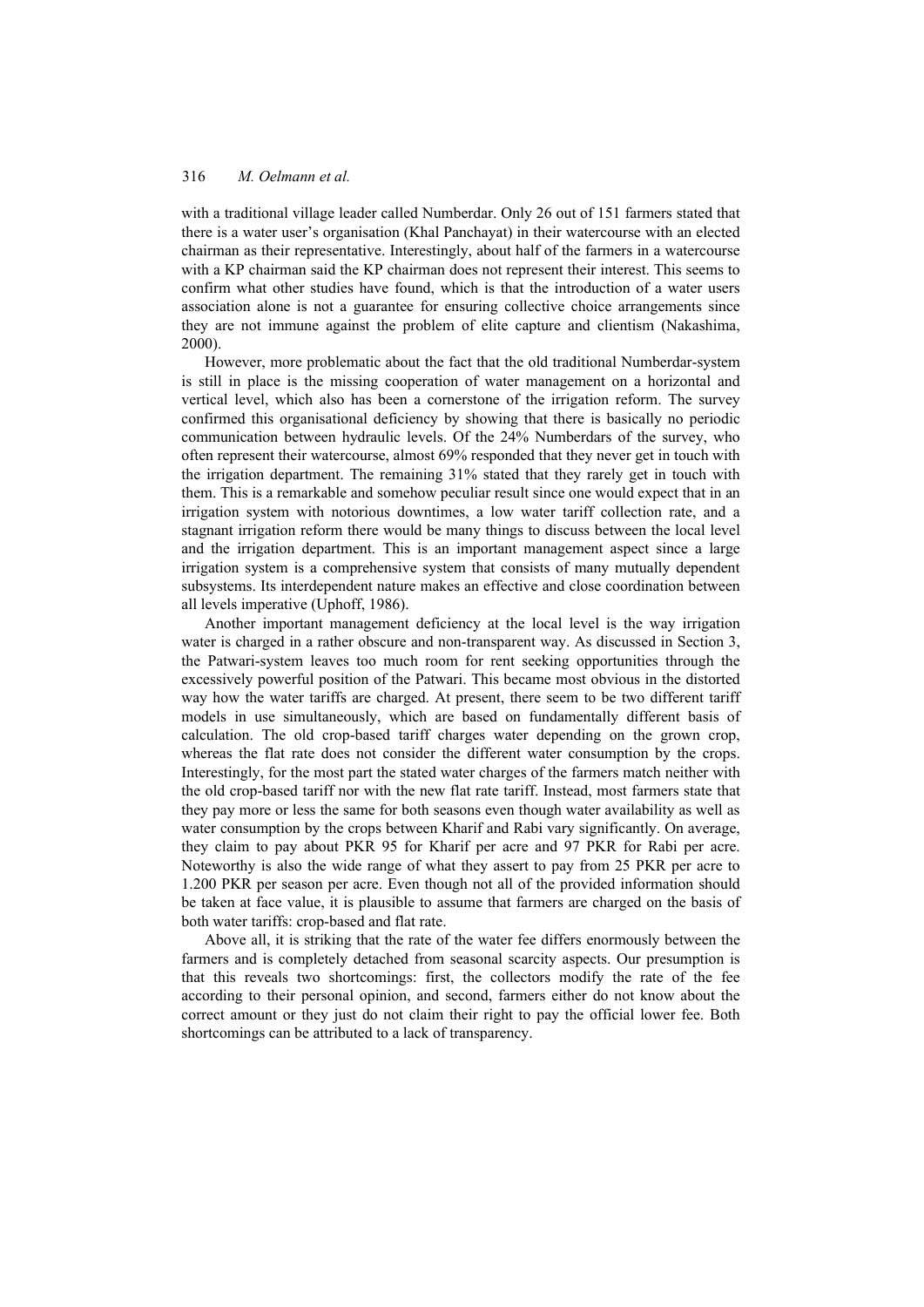

**Figure 7** Different rates of water fee paid per acre of farmland (see online version for colours)

Notes:  $x \text{ axis} =$  number of farmers,  $y \text{ axis} =$  water tariff rate according to the information given by the farmers.

The farmers' indifference towards claiming their designated right can also be rooted in the desire to keep harmony in the community and the acceptance of the given social structure including the tolerance of privileges. As a matter of fact, the desire of farmers for harmony was voiced very clearly by the farmers and could be identified as a predominant social norm. There is reason to assume that this social norm contributes a lot to keep a certain level of respect for common rules and practices. Our supposition is, that this includes the voluntary obligation of many farmers with privileged access to water to restrain themselves from taking full advantage of it, as well as the willingness of large land owners to take over a bigger part of the cleaning and maintenance duties. On the other hand, this social norm in many instances seems not to be strong enough to prevent elite capture and opportunistic behaviour. An indication for this notion is the fact that many farmers stated that their irrigation leader does not represent their interests. Without doubt, harmony within their watercourse is regarded as the most valuable social norm. Further research on how this social norm influences discipline and respect for common agreements should be conducted.

# **6 Conclusions**

The survey attempted to disclose some of the most significant institutional challenges farmers are facing to manage their watercourse below the outlet. In contrast to previous research, the survey did not find evidence for a strong inequity among head and tail farmers in terms of water quantities allocated to them – both within watercourses as well as along distributary canals. The most obvious explanation why there seems to be no allocation problem is that watercourses are lined. Furthermore, we conclude from the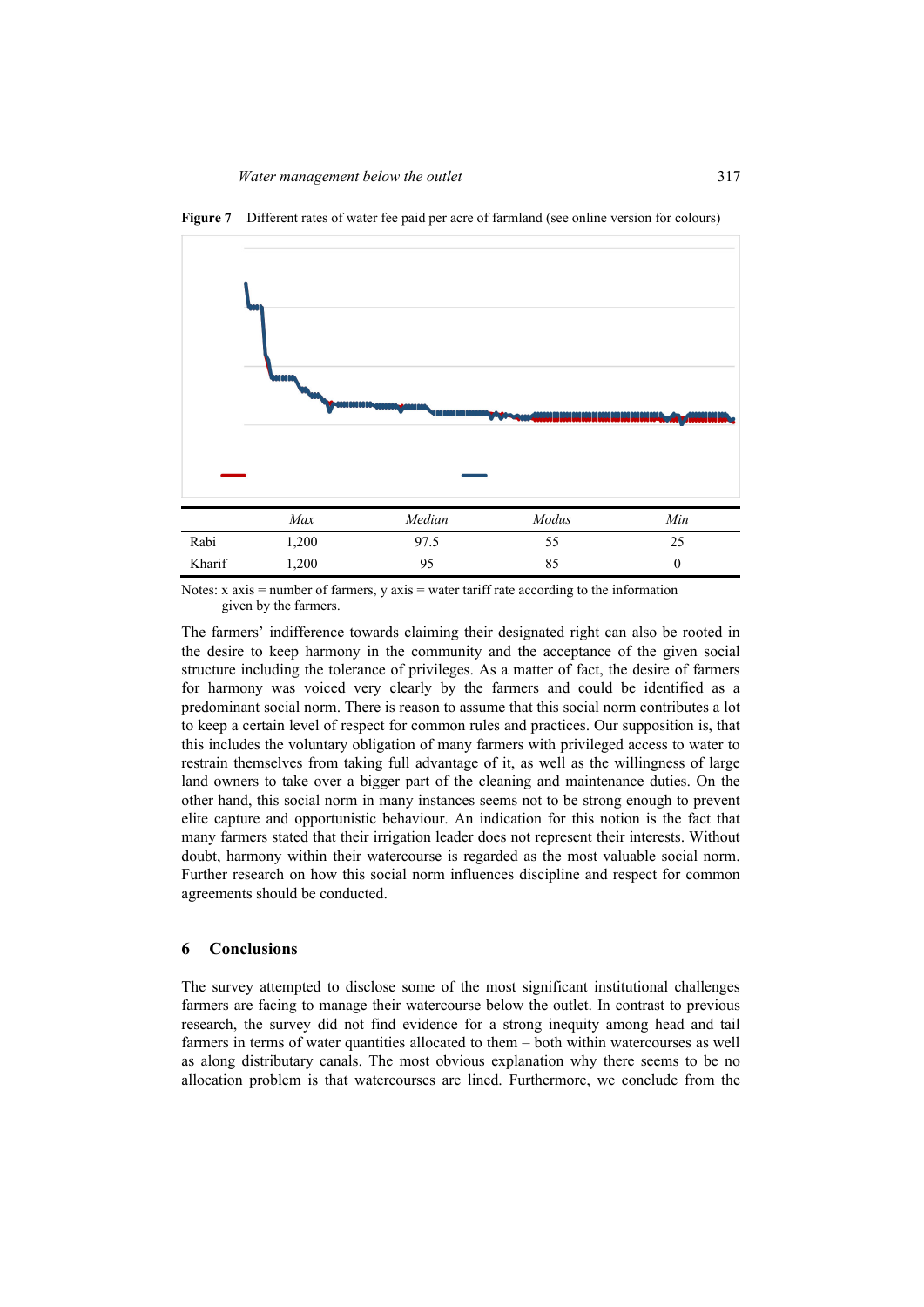answers of the interviewed farmers that there is also no major problem with the tampering of the outlets. At least not to a degree that significantly affects the water allocation among farmers. The issue of equity was also addressed with regard to how much time farmers spend on maintenance work of the watercourses. Against common perceptions a head-tail problem could not be confirmed. On the contrary, in the survey farmers at the head were even spending relatively more time and resources on maintenance.

Unfortunately, despite those clearly positive management findings at the tertiary level we discovered other management aspects that threaten a sustainable and equitable water supply for the future. In particular, the way water is priced and charged by local authorities. Officially, it is priced through a recently introduced flat rate tariff, which is fully detached from scarcity aspects and thus undermines any incentive for farmers to conserve water. Clearly, such a water tariff model is unsustainable as water scarcity is projected to increase within the next decades. To establish a tariff system that reflects water scarcity adequately and consistently two things must be considered simultaneously: Firstly, a comprehensive monitoring system must be put in place that provides reliable information on water availability to farmers in real time. Secondly, the discretion of provincial, regional and local authorities over water and fee collection must be curtailed through an interwoven system of checks and balances across administrative levels to achieve a greater level of transparency and accountability of people in charge. The reform attempted to do that but the answers from the survey suggest that even in areas where the reform had been implemented their participative approach could not prevail against the deep-rooted norm that favours harmony and conformity within the community over individual rights. In other words, even though a reform may look good on paper and has the right intentions it will take time and perseverance to achieve a more equitable and transparent water management at the local level. With regard to establishing a functioning monitoring system a good approach may be to assign this task to an independent organisation that is neither politically nor financially attached to the organisation that operates the irrigation system.

# **Acknowledgements**

The authors like to express their gratitude to the Federal Ministry of Education and Research (BMBF) for funding this research. Furthermore, the authors like to thank the Research Institute for Water and Waste Management at RWTH Aachen (FiW) for their great commitment to coordinate the InoCottonGrow project, which this research is part of.

# **References**

- Amir, P. and Blackmore, D. (2005) *Pakistan's Water Economy: Running Dry*, Pakistan Water Strategy, World Bank.
- Bandaragoda, D.J. (1998) *Design and Practice of Water Allocation Rules: Lessons from Warabandi in Pakistan's Punjab*, International Irrigation Management Institute, Colombo Sri Lanka.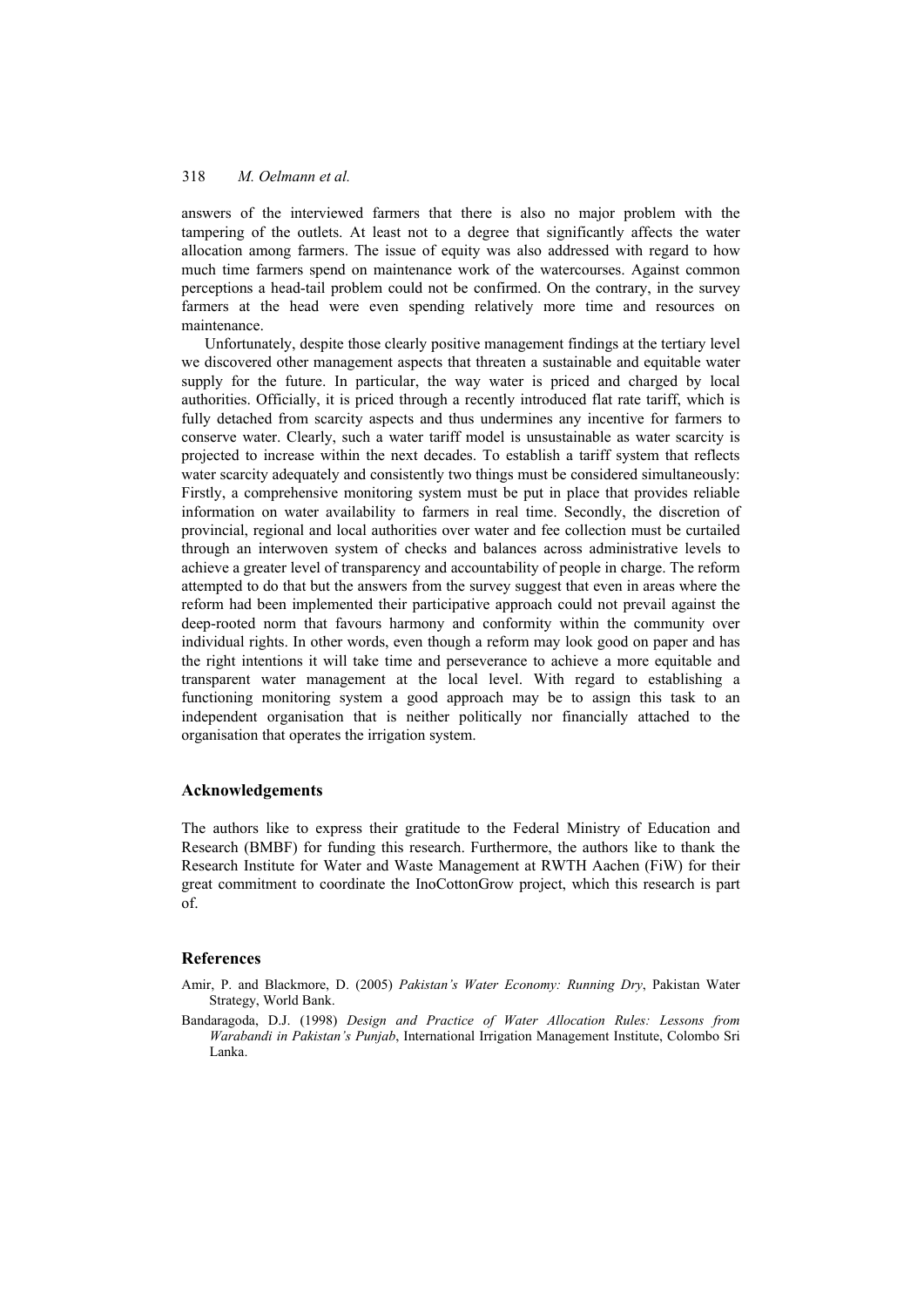- Bandaragoda, D.J. and Badruddin, M. (1992) *Moving Towards Demand-Based Operations in Modernized Irrigation Systems in Pakistan*, IIMI, Colombo, Sri Lanka, pp.42–44, ISBN: 92- 9090-161-6.
- Bell, A.R., Shah, A. and C. Ringler. (2015) 'What role can information play in improved equity in Pakistan's irrigation system? Evidence from an experimental game in Punjab', *Ecology & Society*, Vol. 20, No. 1, p.51 [online] http://dx.doi.org/10.5751/ES-07368-200151.
- Bell, A.R., Ward, S.P. and Shah, M.A.A. (2016) 'Increased water charges improve efficiency and equity in an irrigation system', *Journal on Ecology and Society*, Vol. 21, No. 3, pp.12–18.
- Bhutta, M. and Vander Velde, E. (1992) 'Pakistan Equity of water distribution along secondary canals in Punjab, Pakistan' Journal on Irrigation and Drainage Systems 1992, Vol. 6 No. 3, pp.161–177.
- Briscoe, J. and Qamar, U. (Eds.) (2005) *Pakistan's Water Economy: Running Dry*, The World Bank, Washington, DC.
- Fareed, M.A. (2019) *Evaluation of Irrigation Efficiency in Mungi Distributary Area*, Unpublished PhD thesis, Department of Irrigation & Drainage, Faculty of Agricultural Engineering, UAF, Pakistan.
- Ganewatte, P. and Pradhan, P. (1995) *Consultancy Inputs for the Preparation of Project Inception Report on Social Organization in Irrigation Management*, Hg. v. IIMI, Lahore.
- Government of Pakistan Food and Agriculture Section (2012) *Canal Water Pricing for Irrigation in Pakistan: Assessment, Issues, and Options*, Islamabad [online] http://www.waterinfo.net.pk/? = node/503 (accessed  $02/02/2019$ ).
- Huppert, W. (2000) 'Governing irrigation service delivery in water scarce situations', *Journal on Irrigation and Drainage Systems*, Vol. 49, No. 1, pp.56–104.
- Javaid, A. and Falk, T. (2015) 'Incorporating local institutions in irrigation experiments evidence from rural communities in Pakistan', *Ecology and Society*, Vol. 20, No. 2, pp.34–67.
- Jurriens, M., Mollinga, P., Wester, P. (1996) *Scarcity by Design: Protective Irrigation in India and Pakistan*, 1st ed., Wageningen Agricultural University, Netherlands.
- Kuper, M. (1997) 'Soil salinity characterisation in SPOT images: a case study in one irrigation system of the Punjab, Pakistan', *Proceedings of the Seventh International Symposium on Physical Measurements and Signatures in Remote Sensing*, Courchevel, France, 7–11 April.
- Mekonnen, D., Siddiqi, A. and Ringler, C. (2016) 'Drivers of groundwater use and technical efficiency of groundwater, canal water, and conjunctive use in Pakistan's Indus Basin Irrigation System', *International Journal of Water Resources Development*, Vol. 32, pp.459–476.
- Mekonnen, K.D., Channa, H. and Ringler, C. (2015) 'The impact of water users' associations on the productivity of irrigated agriculture in Pakistani Punjab', *Water International*, Vol. 40, Nos. 5–6, pp.733–747.
- Muhammad, D. (1998) *Legal Framework for irrigation Management in Punjab and Sindh Provinces, Pakistan*, International Water Management Institute, Lahore.
- Nakashima, M. (2000) 'Water users' organization for institutional reform in Pakistan's irrigation sector', *International Journal of Development Studies*, Vol. 9, No. 1, pp.79–93.
- Nazli, H. et al. (2012) *Pakistan Rural Household Panel Survey 2012 (Round 1): Household Characteristics*, International Food Policy Research Institute, Washington, DC.
- Qureshi, A.S. (2014) 'Conjunctive water management in the fixed rotational canal system: a case study from Punjab Pakistan', *Irrigation & Drainage System Engineering*, Vol. 3, No. 2, pp.1–6.
- Rinaudo, J-D. (2000) 'Distributing water or rents? Examples from a public irrigation system in Pakistan', *Canadian Journal of Development Studies*, Vol. 21, No. 1, pp.113–139.
- Schulze, J. and Zimmermann, N. (2019) *Interview with Irrigation Expert on Rent Seeking Behavior*, IWRM Office Lahore, Recording 30.1.2019.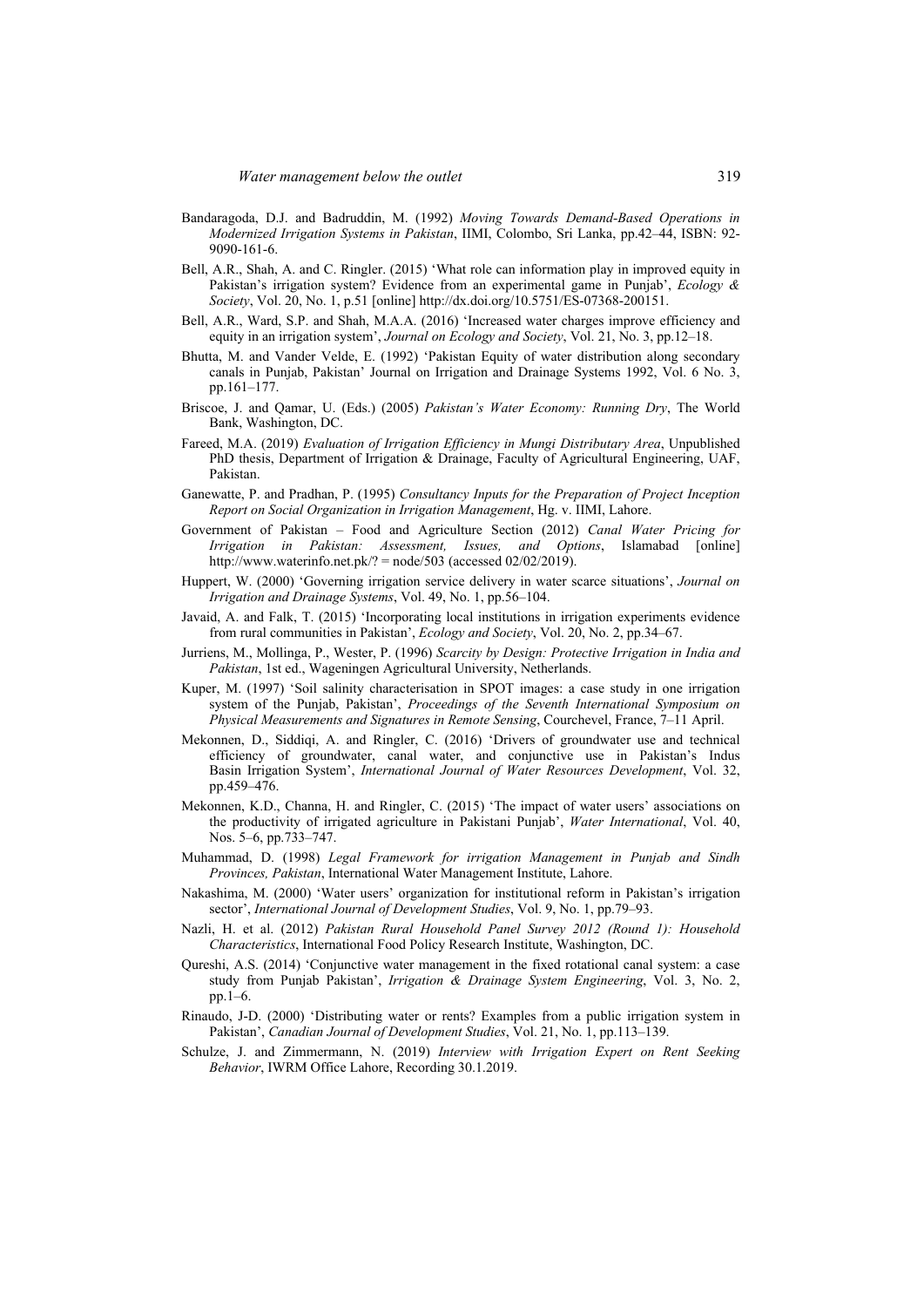- Shah, A. et al. (2016) 'Equity in a tertiary canal of the Indus Basin Irrigation System', *Agricultural Water Management*, Vol. 178, No. 4, pp.201–214.
- Shah, T.S., Hussain, I. and Rehman, S. (2000) *Irrigation Management in Pakistan and India: Comparing Notes on Institutions and Policies*, International Water Management Institute, Colombo, Sri Lanka.
- Spielman, D.J. et al. (Eds.) (2016) *Agriculture and the Rural Economy in Pakistan*, Issues, Outlooks and Policy Priorities, University of Pennsylvania Press, Philadelphia.
- UN Habitat (Hg.) (2011) *A Guide to Land and Property Rights in Pakistan. Pakistan's Settlement Flood Recovery Project*, Islamabad [online] https://www.unhabitat.org.pk (accessed 03/02/2019).
- Uphoff, N. (1986) 'Improving international irrigation management with farmer participation. getting the process right', *Studies in Water Policy and Management*, Vol. 11, Westview Press, Colorado.
- Ur Rehman, S. (2018) *Per Capita Income of Pakistan Increases to \$1641*, Business Recorder, 26.04.2018 [online] https://www.brecorder.com/2018/04/26/414408/per-capita-income-ofpakistan-increases-to-1641/ (accessed 06/01/2019).
- World Bank (1994) *Pakistan Irrigation and Drainage: Issues and Options*, World Bank Report No. 11884- PAK, Washington, DC.

### **Notes**

- 1 This is mostly due to more water consuming farming methods with cropping intensities that are on average 125%.
- 2 Jurriens et al. (1996) have described the concept of protective irrigation in depth. This protective irrigation system concept can also be characterised as a supply-based system – which does not respond to changes in demand. It features low design cropping intensities and high water 'duties'.
- 3 In fact, canal water was provided to protect the crop from failure, which is reflected from the fact that a farmer is supposed to pay full water tax, provided his crop reaches maturity, even if he receives only one irrigation turn during the whole season (Kuper, 1997).
- 4 The term warabandi means 'turns' (wahr) which are 'fixed' (bandi) (Bandaragoda, 1998).
- 5 The warabandi schedule is framed under Section 68 of the Canal and Drainage Act (VIII of 1873) in which rights to form and maintain water distribution schedules for watercourses are vested with the canal officers of the irrigation department (Bandaragoda, 1998).
- 6 The main canals, distributaries and minors are managed by the PIDs and deliver water at the head of watercourses through a fixed sized outlet, which is designed to provide a quantity of water proportional to the culturable command area of the watercourse. In order to meet its objective to distribute water equally the design concept of warabandi assumes that each distributary canal, by and large, maintains a flow close to 75% of the full supply level.
- 7 Those outlets have fixed size water orifices made of concrete to prohibit that the water share of the watercourse can be changed.
- 8 Basically, farmers started to grow more than one crop on their fields in an agricultural year. In agriculture this is expressed through the concept of cropping intensities  $=$  (gross cropped area  $/$ net sown area  $\times$  100), which went from originally 75% to 125%.
- 9 Additionally, the respect and obedience of laws have been weakened by the parceling of land along with the democratisation process that enhanced clientism had destabilised the existing formal water rights and the ability of the irrigation department to enforce them (Javaid and Falk, 2015).
- 10 Farmers have to spend 15 to 20% more for diesel fuel to pump groundwater each season. To be precise comparing the prevailing fixed Abiana rates in Punjab (Rs. 135 per acre per year for two cropping seasons) reveals that it is 15–20 times lower than the cost of tube well irrigation